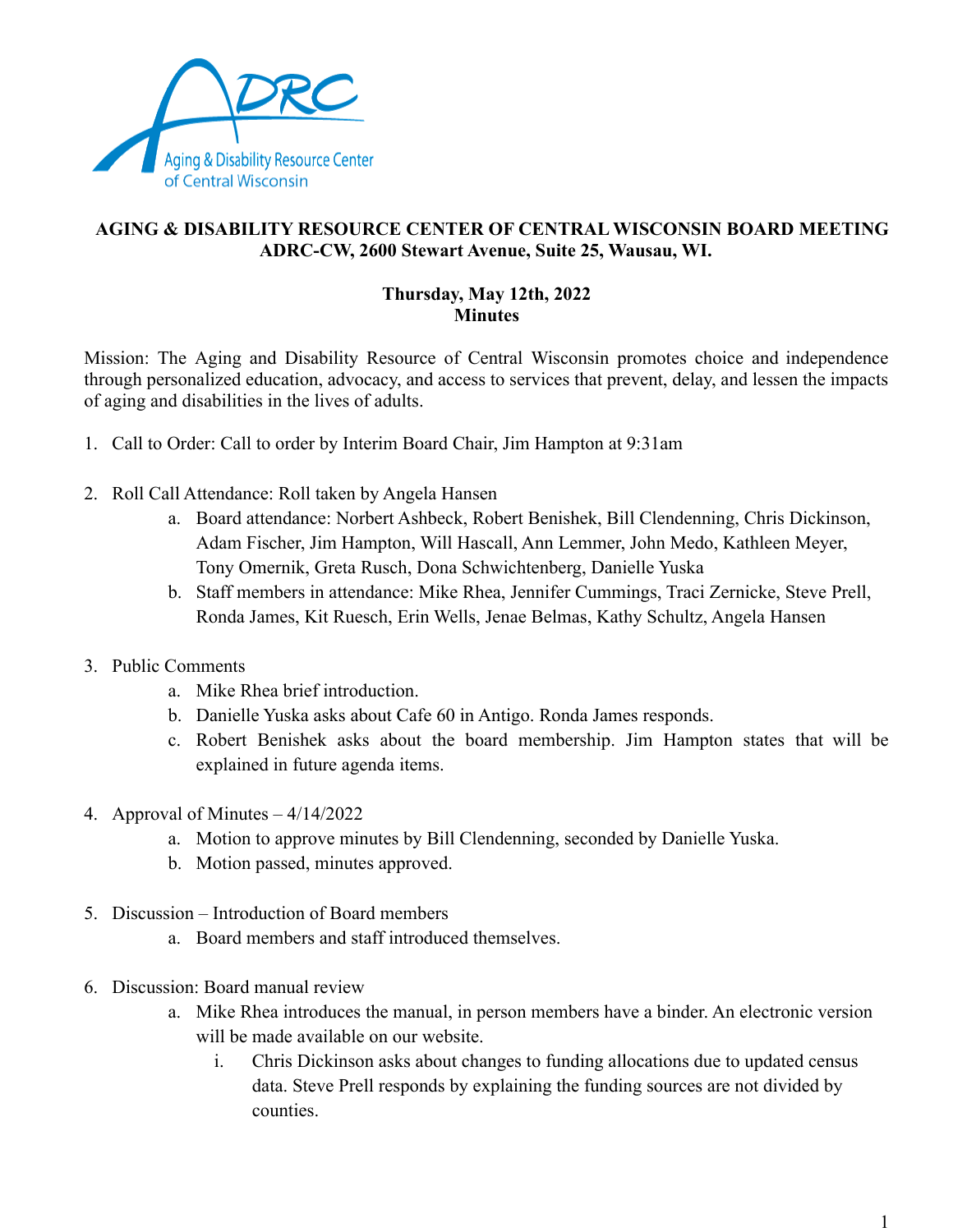- ii. Bill Clendenning asked about transportation in each county. Mike Rhea and Jennifer Cummings respond, transportation is available in each county but is not administered by the ADRC-CW but we are present for discussions regarding transportation needs.
- b. Jim Hampton suggests that members review the manual.
- 7. Discussion/possible action: Finance Committee Report
	- a. Steve Prell presents the report, a quorum was not available during the meeting so there will not be a motion.
		- i. For new members the documents in the packet are explained.
	- b. Norbert Ashbeck discussed the need for members for the finance committee. Next month's elections will appoint members so the committee will meet after the board meeting so there will be a quorum next month.
- 8. Discussion/possible action: 2nd quarter Data report-Kit
	- a. Kit Ruesch presents the report in more detail so the new members understand the documents in the packet.
- 9. Discussion/possible action: Citizen member application- Mike Feirer
	- a. Motion to approve Mike Feirer by Bill Clendenning, seconded by Dona Schwichtenberg.
	- b. Motion passed, application for citizen member approved.
		- i. Application now goes to the member counties for approval.
- 10. Discussion/possible action: Conflict of Interest policy review
	- a. Mike Rhea requests board members to review the policy and submit the signed certification to Angela Hansen
- 11. Discussion: Process of Officer elections during June board meeting
	- a. Jim Hampton gives an overview of the elections for next month's meeting.
		- i. Chair, Vice Chair, Secretary, Treasurer, and Executive Committee
- 12. Director's Report
	- a. Mike Rhea touches on the highlights of the director's report.
		- i. Kit Ruesch, Quality Manager, is leaving for a great opportunity with a managed care organization.
		- ii. Traci Zernicke accepted a promotion to Director of Resource Services.
		- iii. The Wisconsin DHS Secretary has recognized and honored our organization.
	- b. Jennifer Cummings highlighted the Senior Farmers' Market Nutrition Program starting on June 1.
	- c. Chris Dickinson questions rural versus urban services and aging versus disabled services. Mike Rhea responds with the need to review data in order to answer more fully.
	- d. Jennifer Cummings also mentions the need for advisory committee members.
		- i. John Medo clarifies the number of advisory committee members per county.
	- e. Bill Clendenning asks for the board packet to be numbered.